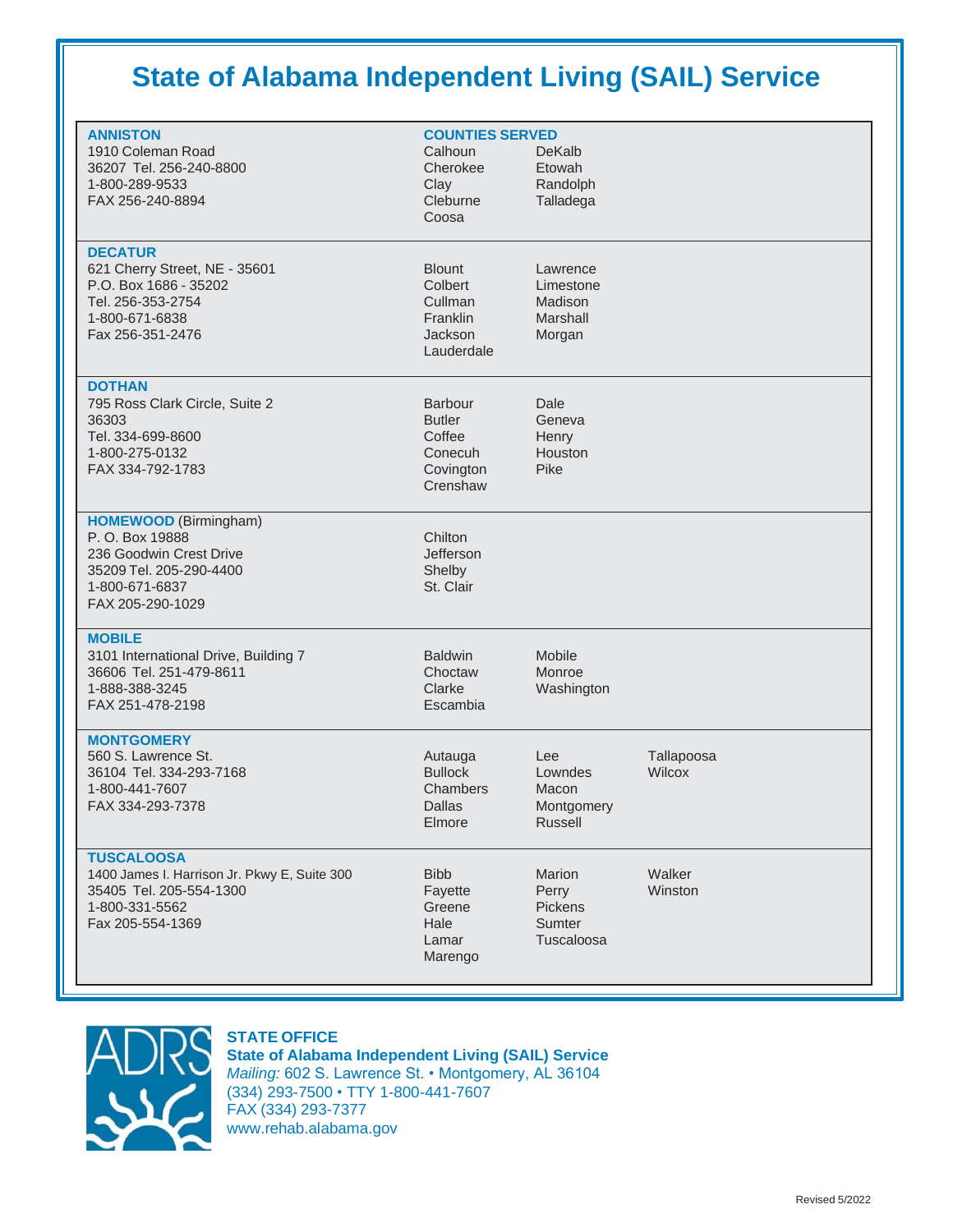# **Children's Rehabilitation Service**

| <b>ANDALUSIA</b><br>1082 Village Square Dr, Suite 2<br>36420 Tel. 334-222-5558<br>1-800-723-8064<br>Fax 334-222-1078                        | <b>COUNTIES SERVED</b><br><b>Butler</b><br>Conecuh<br>Covington<br>Crenshaw |                                    | <b>JACKSON</b><br>1506 College Avenue<br>36545 Tel. 251-246-4025<br>1-800-283-8140<br>FAX 251-247-1890                           | <b>COUNTIES SERVED</b><br>Choctaw<br>Clarke<br>Monroe<br>Washington |                                          |
|---------------------------------------------------------------------------------------------------------------------------------------------|-----------------------------------------------------------------------------|------------------------------------|----------------------------------------------------------------------------------------------------------------------------------|---------------------------------------------------------------------|------------------------------------------|
| <b>ANNISTON</b><br>1910 Coleman Road<br>36207 Tel. 256-240-8801<br>1-800-289-9533<br>FAX 256-240-6583                                       | Calhoun<br>Cherokee<br>Clay                                                 | Cleburne<br>St. Clair<br>Talladega | <b>MOBILE</b><br>1610 Center Street, Suite A<br>36604 Tel. 251-432-4560<br>1-800-879-8163<br>FAX 251-432-9013                    | <b>Baldwin</b><br>Escambia<br>Mobile                                |                                          |
| <b>BIRMINGHAM</b><br>P.O. Drawer 2328 - 35201<br>1600 Seventh Avenue South<br>35233 Tel. 205-638-5900<br>1-800-285-9318<br>FAX 205-638-5920 | Cullman<br>Jefferson<br>Shelby<br>Walker                                    | (Hemophilia & CF only)             | <b>MONTGOMERY</b><br>560 S. Lawrence St.<br>36104 Tel. 334-293-7500<br>1-800-568-9034<br>FAX 334-293-7374                        | Autauga<br><b>Bullock</b><br>Chilton<br>Coosa                       | Elmore<br>Lowndes<br>Montgomery<br>Pike  |
| <b>DOTHAN</b><br>795 Ross Clark Circle NE,<br>Suite 3, 36303<br>Tel. 334-699-6600<br>1-800-677-9123                                         | <b>Barbour</b><br>Coffee<br>Dale<br>Geneva                                  | Henry<br>Houston                   | <b>MUSCLE SHOALS</b><br>714 State Street<br>35661 Tel. 256-381-4047<br>1-800-285-9924<br>FAX 256-381-0385                        | Colbert<br>Franklin<br>Lauderdale Winston                           | Lawrence<br>Marion                       |
| FAX 334-702-8442<br><b>GADSDEN</b><br>1100 George Wallace Drive<br>35903 Tel. 256-547-8653<br>1-800-289-1353                                | <b>Blount</b><br><b>DeKalb</b><br>Etowah                                    |                                    | <b>OPELIKA</b><br>516 West Thomason Circle<br>36801 Tel. 334-745-7579<br>1-800-568-8428<br>FAX 334-745-3530                      | Chambers<br>Lee<br>Macon                                            | Randolph<br><b>Russell</b><br>Tallapoosa |
| FAX 256-547-3513                                                                                                                            |                                                                             | <b>SELMA</b><br>720 Alabama Avenue | <b>Dallas</b>                                                                                                                    |                                                                     |                                          |
| <b>HOMEWOOD</b><br>234 Goodwin Crest Drive<br>35209<br>P.O. Box 19848<br>35219 Tel. 205-290-4550                                            | Cullman<br>Jefferson<br>Shelby<br>Walker                                    |                                    | P. O. Box 508<br>36701 Tel. 334-877-2900<br>1-800-967-6876<br>FAX 334-875-7768                                                   | Marengo<br>Perry<br>Wilcox                                          |                                          |
| 1-800-430-7423<br>FAX 205-290-4560                                                                                                          |                                                                             |                                    | <b>TUSCALOOSA</b><br>1400 James I. Harrison Jr. Pkwy E Bibb                                                                      | Lamar                                                               |                                          |
| <b>HUNTSVILLE</b><br>3000 Johnson Road, SW<br>35805-5847<br>Tel. 256-650-1701<br>1-800-283-9352<br>FAX 256-650-1780                         | Jackson<br>Limestone<br>Madison<br>Marshall<br>Morgan                       |                                    | Suite 100, 35405<br>Fayette<br>P.O. Box 70787<br>Greene<br>35407 Tel. 205-562-1802<br>Hale<br>1-800-723-0490<br>FAX 205-633-3833 |                                                                     | <b>Pickens</b><br>Sumter<br>Tuscaloosa   |



## **STATE OFFICE**

**Children's Rehabilitation Service** *Mailing:* 602 S. Lawrence St. • Montgomery, AL 36104 (334) 638-5900 • 1-800-846-3697 • TTY 1-800-499-1816 FAX (334) 630-5920 [www.rehab.alabama.gov](http://www.rehab.alabama.gov/)

11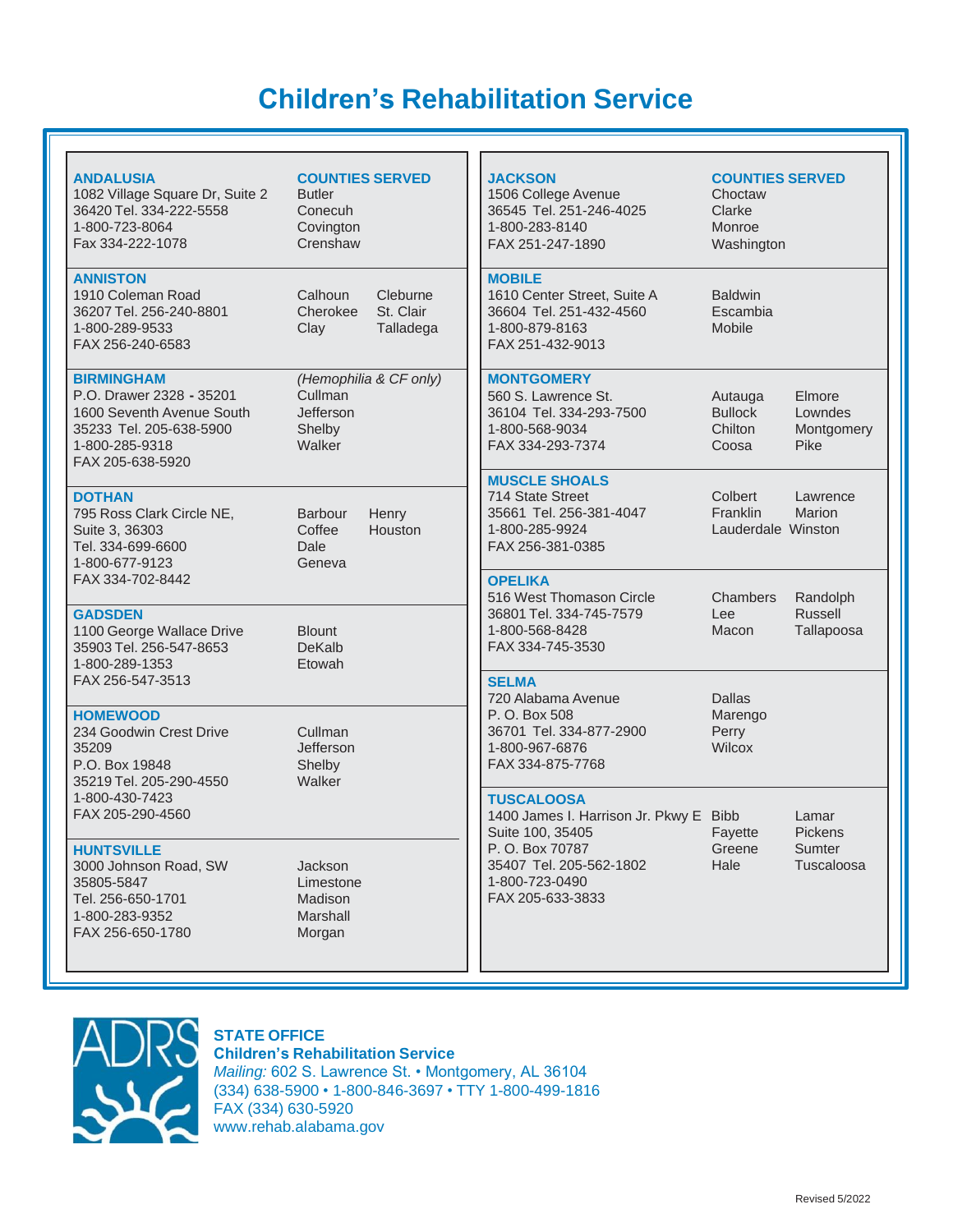## **Vocational Rehabilitation Service**

### **JACKSON COUNTIES SERVED** 1401 Forest Avenue **Choctaw** P.O. Box 1005 Clarke 36545 Tel. 251-246-5708 Monroe 1-800-671-6836 Washington FAX 251-246-5224 **JASPER** 4505 Highway 78 E, Suite 300 Marion 35501 Walker P.O. Box 1052 Winston 35502 Tel. 205-221-7840 1-800-671-6841 FAX 205-221-1062 **MOBILE** 3101 International Drive, Building 7 Baldwin Mobile 36606 Tel. 251-479-8611 Choctaw Monroe 1-800-671-6842 Clarke Washington FAX 251-478-2197 Escambia **MONTGOMERY** 560 S. Lawrence St. **Autauga** Macon 36104 Tel. 334-293-7500 Chilton Montgomery 1-800-441-7578 Elmore Perry FAX 334-293-7372 **MUSCLE SHOALS** 1615 Trojan Dr, Suite 2 Colbert<br>35661 Tel. 256-381-3184 Franklin 35661 Tel. 256-381-3184 1-800-275-0166 Lauderdale FAX 256-389-3149 **OPELIKA** 520 West Thomason Circle Chambers 36801 Tel. 334-749-1259 Lee 1-800-671-6835 Macon FAX 334-749-8753 Russell Tallapoosa **PRATTVILLE** 1518 South Memorial Drive 36067 Tel. 334-365-3154 **SCOTTSBORO** 203 South Market Street **Jackson** P.O. Box 296 35768-0296 Tel. 256-574-5813 1-800-418-8823 FAX 256-574-6033 **SELMA** 722B Alabama Ave. Dallas 36701 Tel. 334-877-2927 Lowndes 1-888-761-5995 Wilcox FAX 334-877-3796 *More on back* **ANDALUSIA COUNTIES SERVED** 1082 Village Square Dr., Suite 1 Butler Covington 36420 Tel. 334-222-4114 Coffee 1-800-671-6833 Conecuh FAX 334-427-1216 **ANNISTON** 1910 Coleman Road Calhoun 36207 Tel. 256-240-8800 Cleburne 1-800-671-6834 Randolph FAX 256-231-4852 **BIRMINGHAM** Lakeshore Rehabilitation Facility Statewide 201 London Parkway, Suite 450 35211 Tel. 205-917-8400 1-800-441-7609 FAX 205-879-2685 **HOMEWOOD** (Birmingham) P.O. Box 19888 Blount 236 Goodwin Crest Drive **Jefferson** 35209 Tel. 205-290-4400 Shelby 1-800-671-6837 FAX 205-290-0486 **COLUMBIANA** Community Services Building Shelby P.O. Box 856 | 54 Kelley Lane 35051-0856 Tel. 205-669-3829 **DECATUR** 621 Cherry Street, NE Cullman P.O. Box 1686 Lawrence 35602 Tel. 256-353-2754 Limestone 1-800-671-6838 Morgan FAX 256-351-2476 **DOTHAN** 795 Ross Clark Circle, Ste 2 Dale 36303 Tel. 334-699-8600 Geneva 1-800-275-0132 Henry FAX 334-792-1783 Houston **GADSDEN** 1100 George Wallace Drive Cherokee<br>35903 Tel. 256-547-6974 DeKalb 35903 Tel. 256-547-6974 1-800-671-6839 Etowah Fax: 256-543-1784 Marshall St. Clair **HUNTSVILLE** 3000 Johnson Road, SW Jackson 35805-5847 Tel. 256-650-1700 Madison 1-800-671-6840 FAX 256-650-1795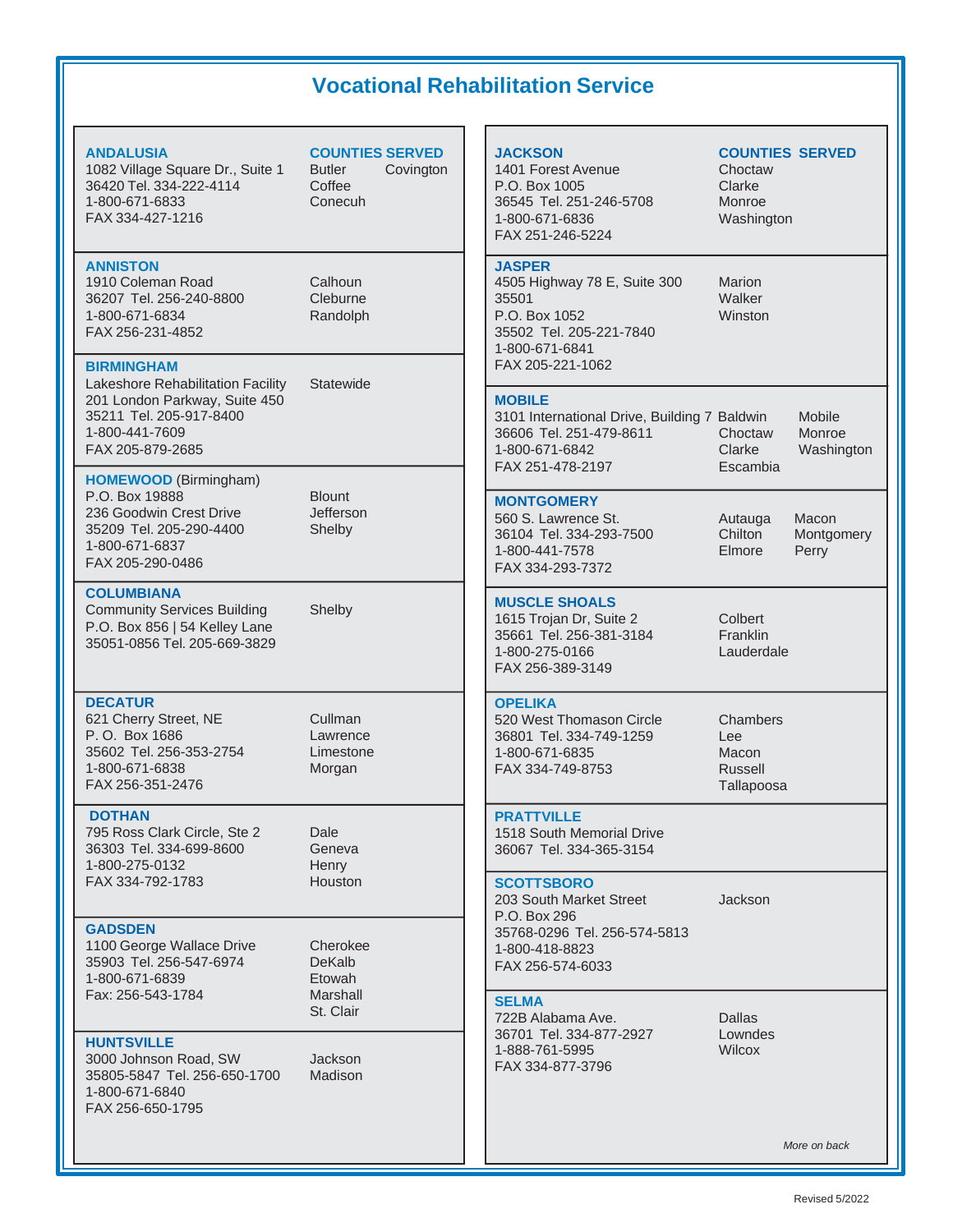31 Arnold St. 35160 Tel. 256-761-6800 Coosa 1-800-441-7592 Randolph FAX 256-362-6387 St. Clair

### **TROY**

110 Troy Plaza Street Barbour 36081 Tel. 334-566-2491 Bullock 1-800-441-7608 Butler FAX 334-566-9415 Crenshaw

# **TALLADEGA COUNTIES SERVED**

Talladega

Pike

1400 James I. Harrison Jr. Pkwy, E Bibb Marengo Suite 300, 35405 Fayette Pickens Tel. 205-554-1300 Greene Sumter 1-800-331-5562 Hale Tuscaloosa FAX 205-554-1369 Lamar

### **TUSCALOOSA COUNTIES SERVED**

Perry (Blind/Deaf Services) Walker (Blind/Deaf & SAIL)



**STATE OFFICE Vocational Rehabilitation Service** *Mailing:* 602 S. Lawrence St. • Montgomery, AL 36104 (334) 293-7500 • 1-800-441-7607 • TTY 1-800-499-1816 FAX (334) 293-7371 • ADA Information 1-800-205-9986 [www.rehab.alabama.gov](http://www.rehab.alabama.gov/)